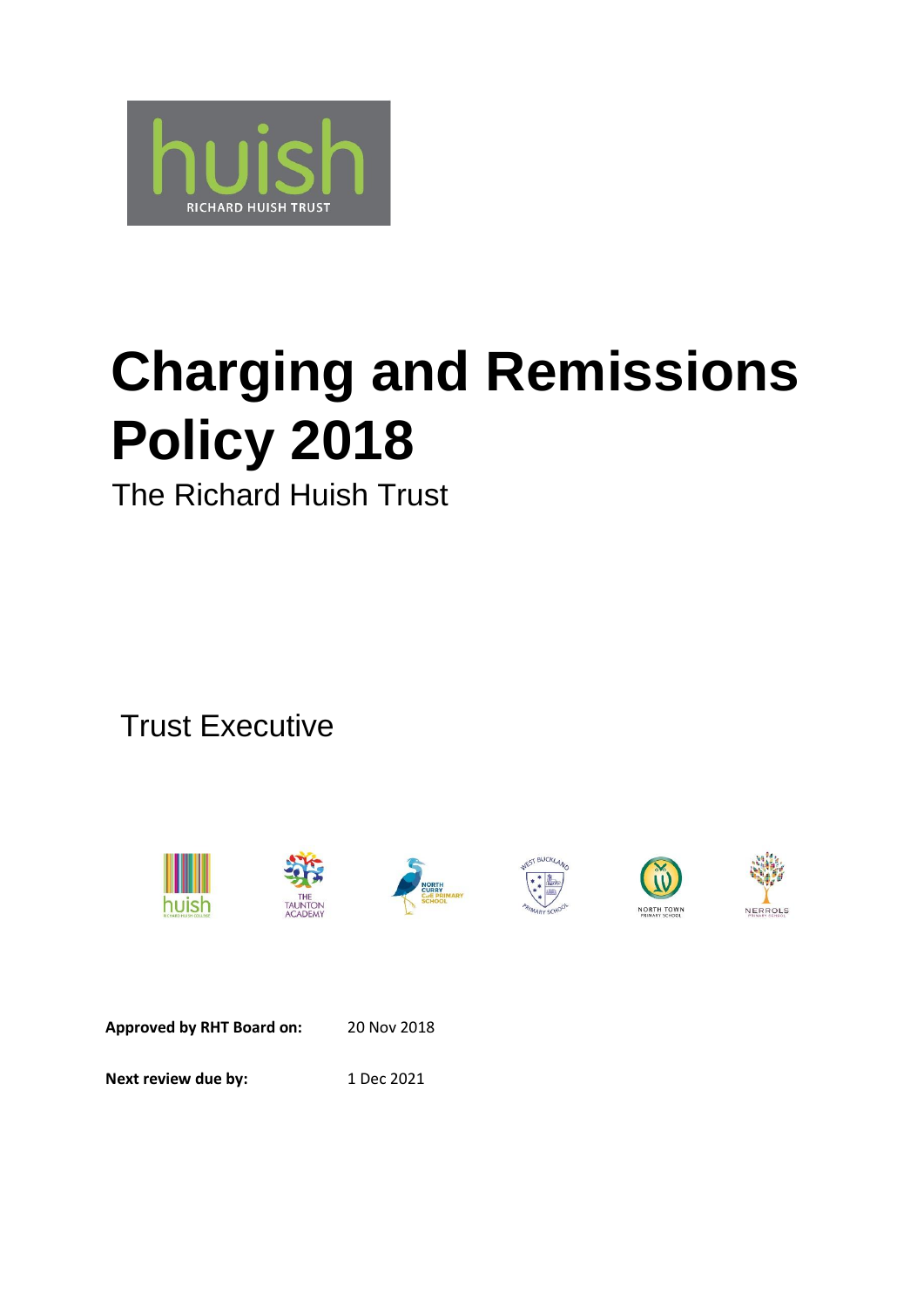# **Contents**

# Charging and Remissions Policy

| <b>STATE</b> |
|--------------|
|--------------|

| 1. | Introduction                                       | 3 |
|----|----------------------------------------------------|---|
| 2. | <b>Relevant Legislation</b>                        | 3 |
| 3. | Policy Principles and Aims                         | 3 |
| 4. | Definitions                                        | 3 |
| 5. | General Education Provision During the Academy Day | 4 |
| 6. | Day Trips/Activities                               | 4 |
| 7. | <b>Residential Trips</b>                           | 4 |
| 8. | <b>Optional Extras</b>                             | 5 |
| 9. | <b>Materials</b>                                   | 5 |
|    | 10. Music Tuition                                  | 5 |
|    | 11. Examinations                                   | 5 |
|    | 12. Damage to Property                             | 5 |
|    | 13. Calculating Charges                            | 5 |
|    | 14. Voluntary Contributions                        | 6 |
|    | 15. Remissions                                     | 6 |
|    | 16. Related Policies                               | 6 |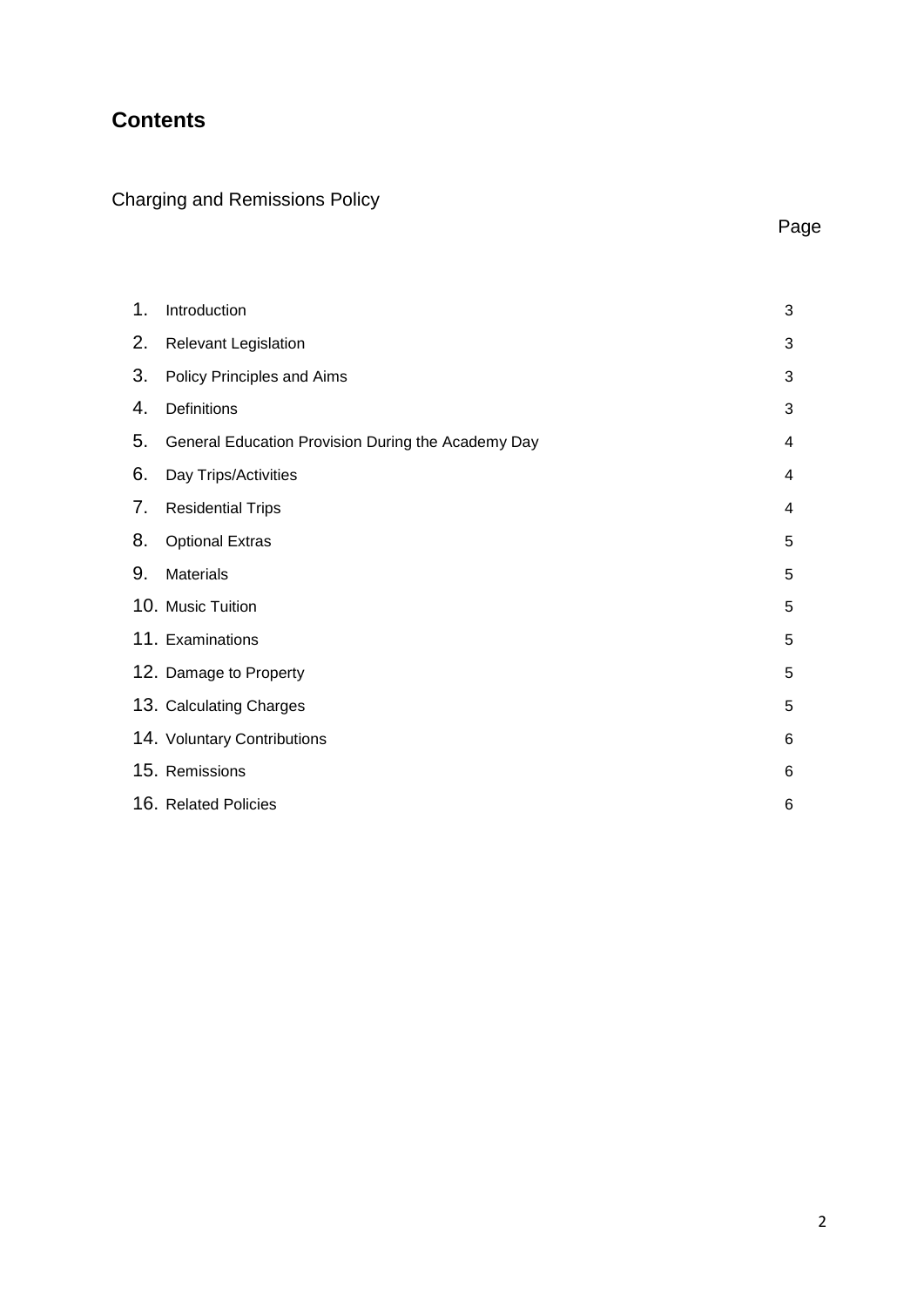# **1. Introduction**

- 1.1 The Richard Huish Trust (the Trust) is established by Richard Huish College to provide governance and oversight to those academies that are part of the Trust. These include:
	- i. The Taunton Academy,
	- ii. West Buckland Primary
	- iii. North Curry CofE Primary
	- iv. Nerrols Primary and Nursery
	- v. North Town Primary
- 1.2 This Policy applies to each of the Academies listed above.

# **2. Relevant Legislation**

- 2.1 The 1996 Education Act (Sections 449-462) and the Academies Funding Agreement requires all schools and academies to have a policy on charges and remissions for school activities, which is to be kept under regular review.
- 2.2 The Charges for Music Tuition (England) Regulations 2007 set out the circumstances in which charges can be made for instrumental and vocal tuition.
- 2.3 This policy accounts for the legislation listed above and has also been informed by Department for Education (DfE) guidance.

# **3. Policy Principles and Aims**

- 3.1 The Trust recognises the valuable contribution that the wide range of additional activities, including trips, clubs and residential experiences can make towards students' education. Therefore, the Trust aims to promote and provide such activities both as part of a broad and balanced curriculum and as additional optional activities.
- 3.2 The Trust believes that all students should have an equal opportunity to benefit from Academy activities and visits regardless of their parents'/carers' financial means. The Academy will endeavour to ensure a good range of visits and activities is offered and try to minimise the financial barriers which may prevent some students taking full advantage of the opportunities.
- 3.3 This policy aims to:
	- i. ensure Academy activities are accessible to students regardless of family income;
	- ii. provide clarity over those activities which the Academy will provide free of charge and for those activities where there may be a charge.

#### **4. Definition**

- 4.1 The Academy day is defined as: 8.40 a.m. to 3.10 p.m.
- 4.2 The term 'Academy's main curriculum' is defined as the national curriculum, the academy's standard curriculum (in cases where the Academy does not deliver the national curriculum), or part of a syllabus for a prescribed public examination that the student is being prepared for at the Academy, or part of religious education.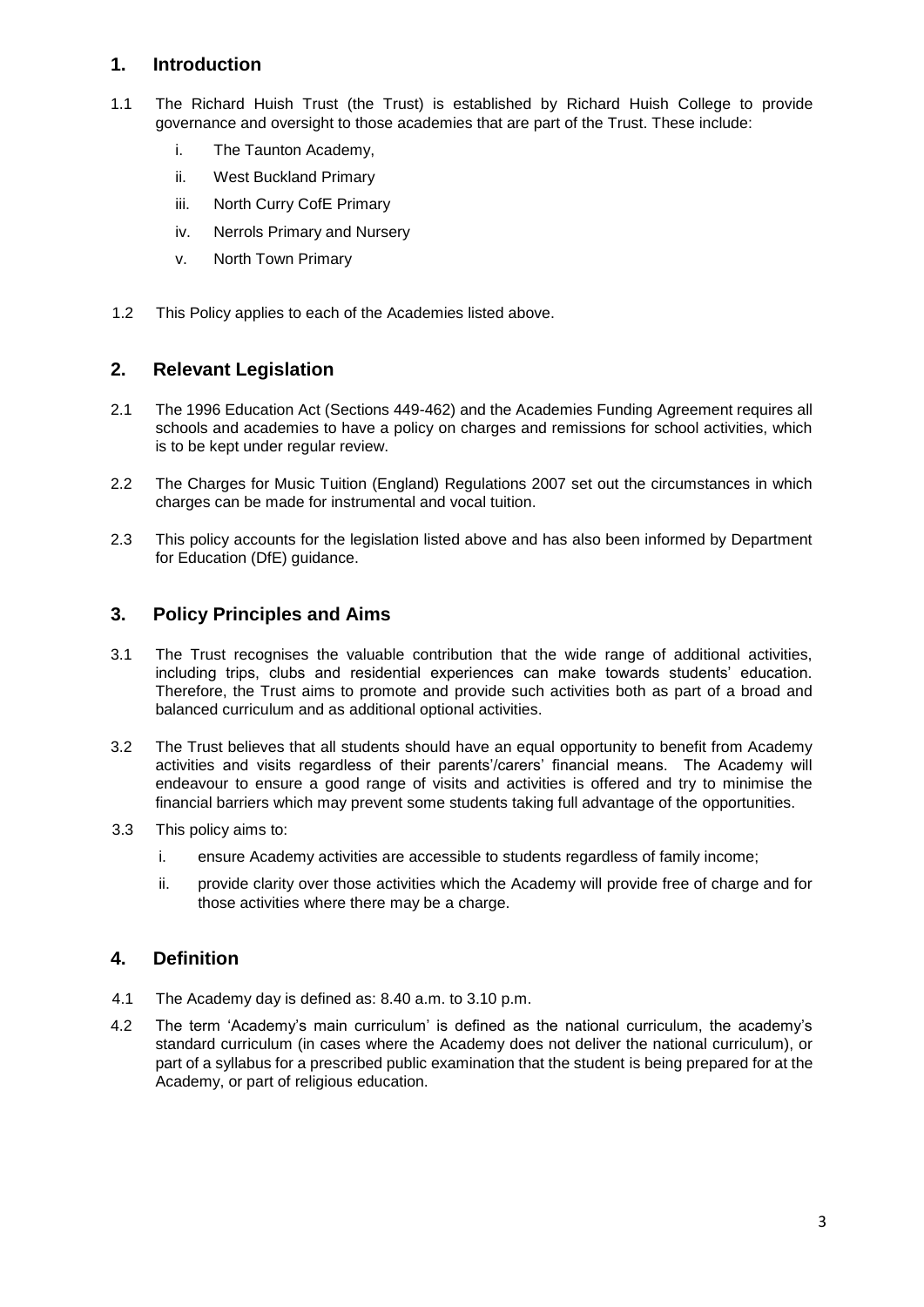# **5. General Education Provision During the Academy Day**

- 5.1 No charges will be made for:
	- i. education provided during school hours (including the supply of any materials, books, instruments or other equipment);
	- ii. transporting students to other premises where the Academy has arranged for students to be educated.

# **6. Day Trips/Activities**

- 6.1 For trips/activities which take place during the Academy day and are part of Academy's main curriculum, no charges will be made.
- 6.2 For trips/activities which take place outside the Academy day and are part of the Academy's main curriculum, no charges will be made.
- 6.3 For trips/activities which are not part of the Academy's main curriculum and take place during the Academy day, no charges will be made.
- 6.4 For trips/activities which are not part of the Academy's main curriculum and take place outside the Academy day (e.g. optional enrichment activities), a charge will be made to cover the full cost of the trip/activity.

# **7. Residential Trips**

- 7.1 For residential trips which are designed to fulfil the requirements of the Academy's main curriculum a charge will be made for the costs of board and lodgings. Exceptions apply to those students whose parents are in receipt of certain benefits **(see section 15 below**).
- 7.2 For residential trips which are not designed to fulfil the requirements of the Academy's main curriculum, the following applies:
	- i. If 50% or more of the trip (including any travelling) is during the Academy day, then a charge will be made for the costs of board and lodgings. Exceptions apply to those students whose parents are in receipt of certain benefits (**see section 15 below**).
	- ii. If 50% or more of the trip is outside of the Academy day, then a charge will be made to cover the full cost of the trip.

# **8. Optional Extras**

- 8.1 Charges may be made for some activities that are known as 'optional extras'. Where an optional extra is being provided, a charge **can** be made for providing materials, books, instruments, or equipment. **Optional extras are**:
	- Education provided outside of school time that is **not**:
		- (a) Part of the national curriculum;
		- (b) Part of a syllabus for a prescribed public examination that the pupil is being prepared for at the school; or
		- (c) Part of religious education.
	- Examination entry fee(s) if the registered pupil has not been prepared for the examination(s) at the school;
	- transport (other than transport that is required to take the pupil to school or to other premises where the local authority/governing body have arranged for the pupil to be provided with education);
	- board and lodging for a pupil on a residential visit;
	- extended day services offered to pupils (for example breakfast club, after-school clubs, tea and supervised homework sessions).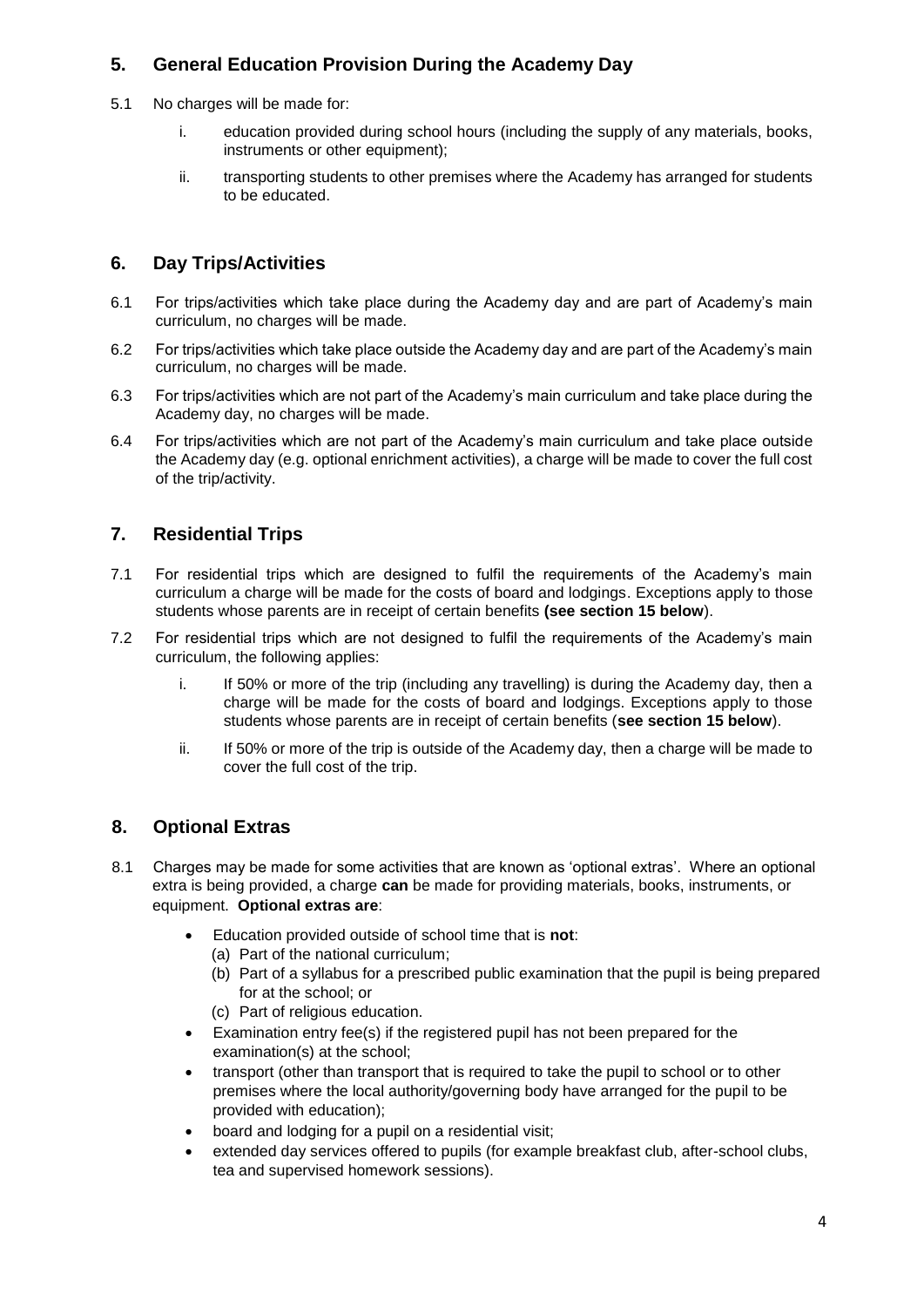8.2 Participation in any optional extra activity will be on the basis of parental choice and a willingness to meet the charges. Parental agreement is therefore a necessary pre-requisite for the provision of an optional extra where charges will be made.

# **9. Materials**

9.1 Where a student or parent/carer wishes to retain items produced as a result of art, craft and design, or design and technology, a charge may be made for the cost of the materials used.

#### **10. Music Tuition**

- 10.1 No charges will be made for the tuition of students learning to play musical instruments (or singing) if the tuition is required as part of the Academy's main curriculum.
- 10.2 Charges will be made for instrumental or vocal tuition provided either individually or to groups of any size, provided that the tuition is requested by the parent and is not required as part of the Academy's main curriculum. Such charges will not exceed the cost of the provision.

#### **11. Examinations**

- 11.1 No charges will be made for entry for a prescribed public examination, if the student has been prepared for it at the Academy.
- 11.2 For examination re-sits the following apply:
	- i. No charge will be made for the examination re-sit if the student is being prepared for the re-sit at the Academy and the Academy judges it to be beneficial to the educational progress of the student to re-sit the examination (unless the student fails without good reason, to meet any examination requirement for a syllabus, in which case a charge for the entry fee would be recovered from the parents);
	- ii. In cases where students are entered to re-sit examinations at the request of parents/carers, despite the Academy's view that the re-sit will not be beneficial, a charge for the entry fee will be made.

#### **12. Damage to property**

- 12.1 A charge will be sought from parents in respect of wilful damage, neglect or loss of Academy property (including premises, furniture, equipment, books or materials), the charge being the cost of replacement or repair or such lower cost as the Principal may decide.
- 12.2 A charge will be sought from parents in respect of wilful damage, neglect or loss of property (including premises, furniture, equipment, books or materials) belonging to a third party, where the cost has been recharged to the Academy, the charge being the cost of replacement or repair or such lower cost as the Principal may decide.

#### **13. Calculating charges**

- 13.1 When charges are made for any trip/activity, whether during or outside of the Academy day, they will be based on the actual costs incurred (but not including supply cover costs to cover for those staff absent due to supporting trips/activities on a residential visit), equally divided by the total number of students participating. There will be no levy on those who can pay to support those who can't or won't.
- 13.3 The principles of best value will be applied when planning activities that incur costs to the Academy and/or charges to parents/carers.